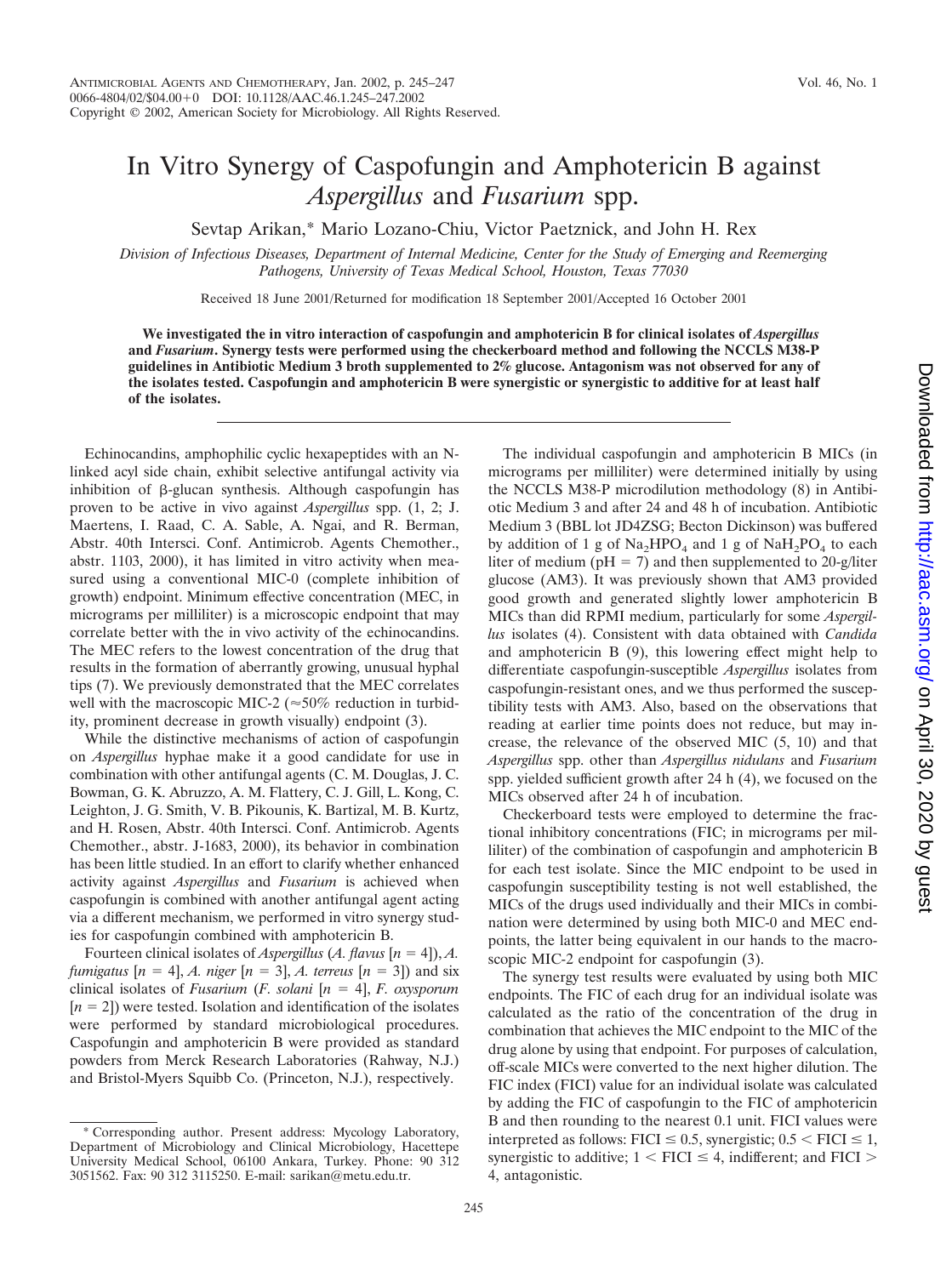TABLE 1. MIC and FICI results of the test isolates at 24 h

|                                                              | MIC $(\mu g/ml)^a$ |                                           |      |                  |                            |  |
|--------------------------------------------------------------|--------------------|-------------------------------------------|------|------------------|----------------------------|--|
| Isolate                                                      |                    | Endpoint AMB alone CAS alone <sup>c</sup> |      |                  | $FICI$ Result <sup>b</sup> |  |
| <i>Aspergillus</i> spp. $(n = 14)$                           |                    |                                           |      |                  |                            |  |
| A. fumigatus $(n = 4)$                                       |                    |                                           |      |                  |                            |  |
| $2 - 160$                                                    | $MIC-0$            | 0.5                                       | >16  | 0.5              | S                          |  |
|                                                              | MEC                | 0.125                                     | 0.25 | 0.6              | Ad                         |  |
| 7099                                                         | $MIC-0$            | 0.25                                      | >16  | 1.0              | Ad                         |  |
|                                                              | MEC                | 0.125                                     | 0.25 | 0.7 <sup>d</sup> | Ad                         |  |
| 7100                                                         | $MIC-0$            | 0.25                                      | >16  | 1.0              | Ad                         |  |
|                                                              | <b>MEC</b>         | 0.125                                     | 0.25 | 0.7              | Ad                         |  |
| $2 - 103$                                                    | MIC-0              | 0.25                                      | >16  | 0.5              | S                          |  |
|                                                              | <b>MEC</b>         | 0.06                                      | 0.25 | 1.2              | I                          |  |
| A. flavus $(n = 4)$                                          |                    |                                           |      |                  |                            |  |
| $1 - 74$                                                     | $MIC-0$            | 0.5                                       | >16  | 2.0              | I                          |  |
|                                                              | MEC                | 0.5                                       | >16  | 1.0              | Ad                         |  |
| $1 - 68$                                                     | $MIC-0$            | 1                                         | >16  | 1.0              | Ad                         |  |
|                                                              | <b>MEC</b>         | 0.5                                       | 0.5  | 1.5              | I                          |  |
| 1-38                                                         | MIC-0              | 1                                         | >16  | 2.1              | Ī                          |  |
|                                                              | MEC                | 1                                         | >16  | 0.5              | S                          |  |
| $1 - 42$                                                     | $MIC-0$            | 1                                         | >16  | 1.0              | Ad                         |  |
|                                                              | <b>MEC</b>         | 0.5                                       | >16  | 1.0              | Ad                         |  |
| A. niger $(n = 3)$                                           |                    |                                           |      |                  |                            |  |
| $1 - 44$                                                     | MIC-0              | 0.125                                     | 1    | 1.1              | Ī                          |  |
|                                                              | MEC                | 0.125                                     | 0.25 | 0.8              | Ad                         |  |
| $1 - 62$                                                     | $MIC-0$            | 0.06                                      | >16  | 2                | I                          |  |
|                                                              | <b>MEC</b>         | 0.03                                      | 0.25 | $2.2^{d}$        | I                          |  |
| $1 - 63$                                                     | MIC-0              | 0.06                                      | >16  | 1.0              | Ad                         |  |
|                                                              | MEC                | 0.03                                      | 0.25 | 1.2              | I                          |  |
| A. terreus $(n = 3)$                                         |                    |                                           |      |                  |                            |  |
| 1-58                                                         | MIC-0              | 1                                         | >16  | 1.0              | Ad                         |  |
|                                                              | MEC                | 0.5                                       | 0.25 | 0.4              | S                          |  |
| 1-79                                                         | $MIC-0$            | 0.125                                     | >16  | 2.0              | I                          |  |
|                                                              | <b>MEC</b>         | 0.06                                      | 0.25 | 2.6              | I                          |  |
| $1 - 50$                                                     | $MIC-0$            | 2                                         | >16  | 1.0              | Ad                         |  |
|                                                              | <b>MEC</b>         | 1                                         | 0.25 | 1.3              | Ī                          |  |
|                                                              |                    |                                           |      |                  |                            |  |
| <i>Fusarium</i> spp. $(n = 6)$<br><i>F.</i> solani $(n = 4)$ |                    |                                           |      |                  |                            |  |
| S-1319                                                       | $MIC-0$            | 2                                         | >16  | 2.1              | I                          |  |
|                                                              | MEC                | 0.25                                      | 16   | 1.0              | Ad                         |  |
| S-1382                                                       | $MIC-0$            | 0.5                                       | >16  | 2.0              | I                          |  |
|                                                              | <b>MEC</b>         | 0.25                                      | 16   | $0.5^{d}$        | S                          |  |
| S-1237                                                       | MIC-0              | $\overline{c}$                            | >16  | 0.5              | S                          |  |
|                                                              | MEC                | 1                                         | 16   | 0.5              | S                          |  |
| S-1381                                                       | $MIC-0$            | 8                                         | >16  | 0.6              | Ad                         |  |
|                                                              | MEC                | 1                                         | >16  | 2.1 <sup>d</sup> | I                          |  |
|                                                              |                    |                                           |      |                  |                            |  |
| <i>F.</i> oxysporum $(n = 2)$<br>O-1895                      | MIC-0              | 2                                         | >16  | 0.5              | S                          |  |
|                                                              | <b>MEC</b>         | 1                                         | 16   | $NA^e$           | <b>NA</b>                  |  |
|                                                              |                    | $\overline{c}$                            | >16  |                  | S                          |  |
| O-1739                                                       | $MIC-0$            |                                           |      | 0.5              |                            |  |
|                                                              | <b>MEC</b>         | 1                                         | 16   | 0.5              | S                          |  |

<sup>a</sup> AMB, amphotericin B; CAS, caspofungin; MEC: minimum effective concentration, equivalent to macroscopic MIC-2.

' S, synergistic; Ad, additive; I, indifferent.

 $c$  The high off-scale MIC value,  $>$ 16  $\mu$ g/ml, was converted to the next highest concentration, 32  $\mu$ g/ml, for calculation of FICI.<br><sup>*d*</sup> MEC is not available or is inconsistent; thus, MIC-1 (~80% reduction in

turbidity) is used for calculation of the FICI.<br><sup>*e*</sup> NA, not applicable; none of the concentrations of the drug produced turbid-

ity equivalent to that endpoint.

The FICI values obtained for each test isolate at 24 h are shown in Table 1. Overall synergy results of *Aspergillus* and *Fusarium* isolates at 24 h are summarized in Table 2. Caspofungin and amphotericin B in combination appeared synergis-

TABLE 2. Overall results obtained for *Aspergillus* and *Fusarium* at 24 h using the two endpoints

| Genus $(n)$                                 | No. of isolates showing indicated synergy<br>result <sup>a</sup> at endpoint: |         |  |                      |                        |         |   |    |  |  |
|---------------------------------------------|-------------------------------------------------------------------------------|---------|--|----------------------|------------------------|---------|---|----|--|--|
|                                             |                                                                               | $MIC-0$ |  |                      |                        | $MEC^b$ |   |    |  |  |
|                                             |                                                                               | Ad      |  | An                   | S                      | Ad      |   | An |  |  |
| <i>Aspergillus</i> (14)<br>Fusarium $^c(6)$ |                                                                               |         |  | $\theta$<br>$\Omega$ | $\mathbf{\mathcal{R}}$ |         | h |    |  |  |

*<sup>a</sup>* S, synergistic; Ad, additive; I, indifferent; An, antagonistic.

*b* MEC, minimum effective concentration; equivalent to macroscopic MIC-2. *<sup>c</sup>* Turbidity equivalent to the MEC endpoint could not be achieved for one *Fusarium* isolate, and the result for this isolate was thus omitted.

tic or synergistic to additive for more than half of the isolates of both *Aspergillus* and *Fusarium* spp. In general, caspofungin MICs in combination decreased dramatically (three to nine twofold dilutions, often from an off-scale endpoint) while amphotericin B MICs decreased very slightly (one twofold dilution) or remained the same. The results were qualitatively similar whether based on MIC-0 or MEC endpoints.

Importantly, antagonism was not observed for any of the isolates tested. There was no obvious species-related or endpoint-related variation of the results. Despite caspofungin's limited activity when used alone, its synergistic-to-additive interaction with amphotericin B against *Fusarium* was of great interest.

At 48 h, the overall results were similar qualitatively. For *Aspergillus*, the number of strains showing synergy rose from two to five by the MEC endpoint and fell from two to one with the MIC-0 endpoint. Similar small shifts were observed for *Fusarium* (data not shown). Overall, at least half of the isolates showed a synergistic or synergistic-to-additive interaction under each of the tested conditions (24 versus 48 h, MEC versus MIC-0).

Data on both the in vitro interaction of caspofungin with other antifungal drugs and the in vivo use of caspofungin in combination therapy against fungal pathogens are as yet limited. Our report is the first to demonstrate the favorable in vitro interaction of caspofungin and amphotericin B against *Aspergillus* and *Fusarium* spp. With results similar to our findings with caspofungin, Stevens (D. A. Stevens, Abstr. 39th Intersci. Conf. Antimicrob. Agents Chemother., abstr. 151, 1999) reported a favorable in vitro interaction of another echinocandin, FK463, with liposomal amphotericin B against *Aspergillus*. Franzot et al. (6) have demonstrated that caspofungin enhanced the in vitro activity of amphotericin B against *Cryptococcus neoformans* isolates. This finding is of special interest since caspofungin alone has no meaningful activity against *C. neoformans*. This is similar to our finding of additive or synergistic effect of the caspofungin-amphotericin B combination against *Fusarium* isolates, despite the lack of activity of caspofungin alone against this particular fungus. The mechanism of synergy and additive effect is unknown. The decrease in the MICs of amphotericin B used in combination compared to the MIC of the drug used alone may be attributed to the increased activity of amphotericin B due to its enhanced penetration to the cell membrane following the effect of caspofungin on the cell wall. However, it remains difficult to explain how caspo